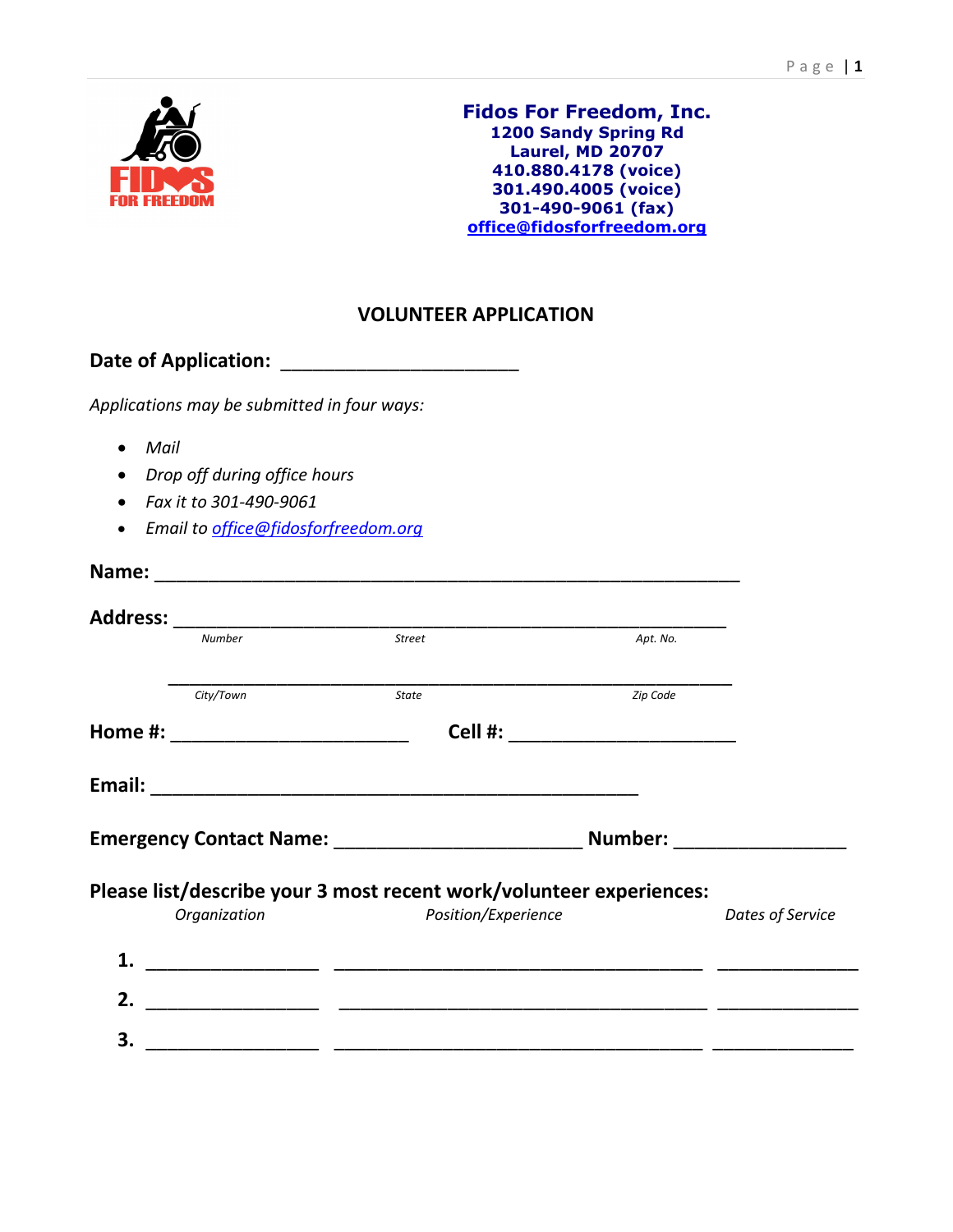## **I am interested in the following program(s):**

## **Therapy Dog Program**

*Consists of pet dogs owned by our volunteers and are specifically trained to perform quality pet therapy visits at local healthcare facilities. Therapy dogs also participate in our community education programs. All dogs must be tested prior to being accepted into the TD Program. Testing is done twice a year.* 

#### **Puppy Raiser**

 *This is a yearlong commitment that requires a puppy raiser to provide a stable, loving and safe environment in addition to teaching the puppy basic obedience in accordance with the Fidos Assistance Dog Training Program.* 



## **Assistance Dog Trainer**

*Responsibilities include house and train a hearing or service dog team that is confident and wellprepared to meet the challenges of daily living safely, and that can maintain and expand the level of expertise that is expected of a Fidos For Freedom assistance dog team; attend weekly training classes, monthly training meetings and public outings. Work with clients. Fidos prefers that a volunteer become a puppy raiser first before moving on to trainer.* 



# **Vacation Home Provider for Puppies and Assistance Dogs in Training**

*Volunteers provide a temporary home for puppies and Assistance Dogs in training while their trainer/handler is away.* 

**Other** \_\_\_\_\_\_\_\_\_\_\_\_\_\_\_\_\_\_\_\_\_\_\_\_\_\_\_\_\_\_\_\_\_\_\_\_\_\_\_\_\_\_\_\_\_\_

## **Number of Hours Available to Volunteer Each Week:**

| -5    |  |
|-------|--|
| 5-10  |  |
| 10-15 |  |
| 15-20 |  |

## **Please list the time frames you are available to volunteer:**

Monday: Start \_\_\_\_\_\_ End \_\_\_\_\_\_ Tuesday: Start \_\_\_\_\_\_ End \_\_\_\_\_\_ Wednesday: Start \_\_\_\_\_\_\_ End \_\_\_\_\_\_ Thursday: Start \_\_\_\_\_\_ End \_\_\_\_\_\_ Friday: Start \_\_\_\_\_\_ End \_\_\_\_\_\_ Saturday: Start \_\_\_\_\_\_ End \_\_\_\_\_\_